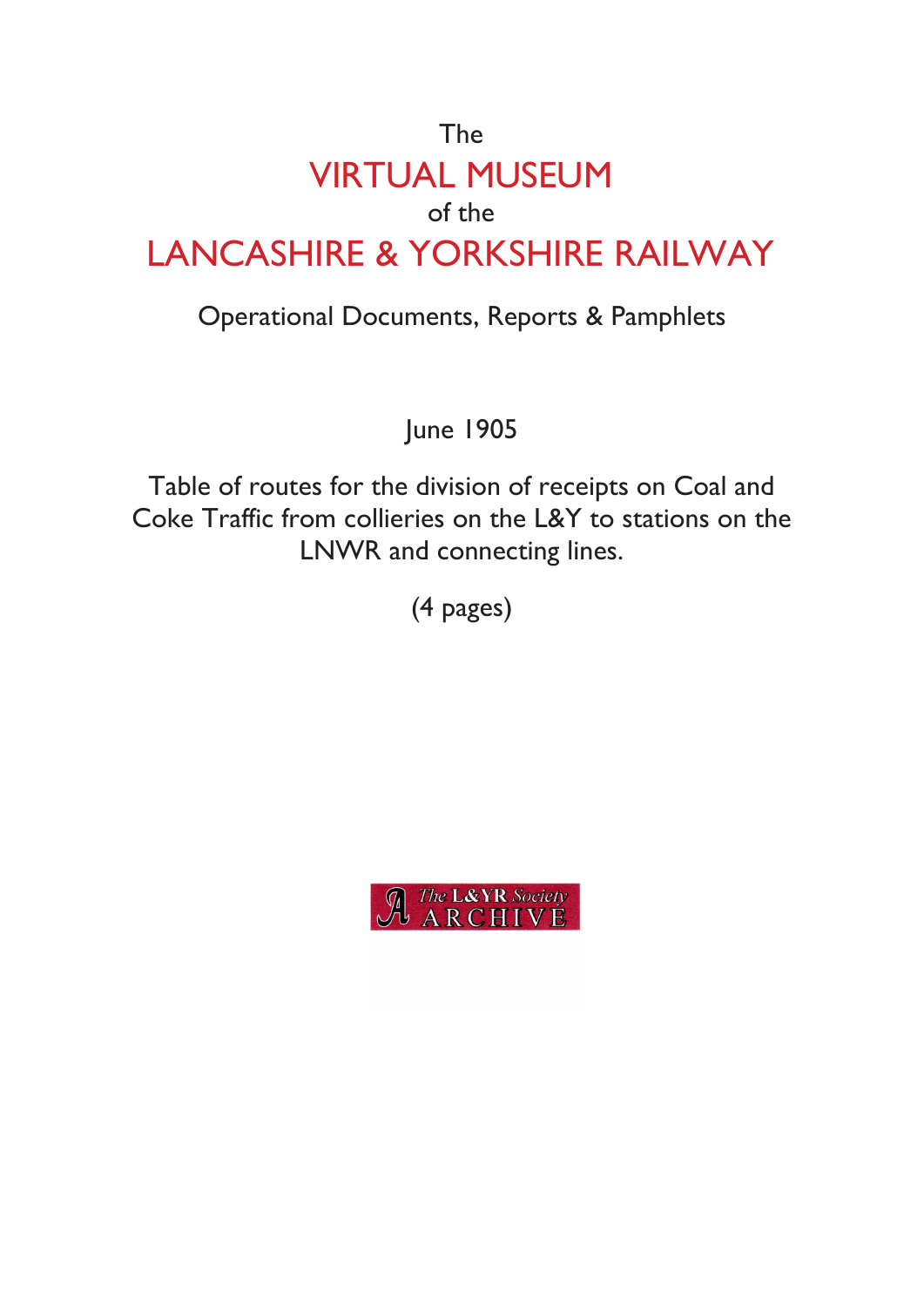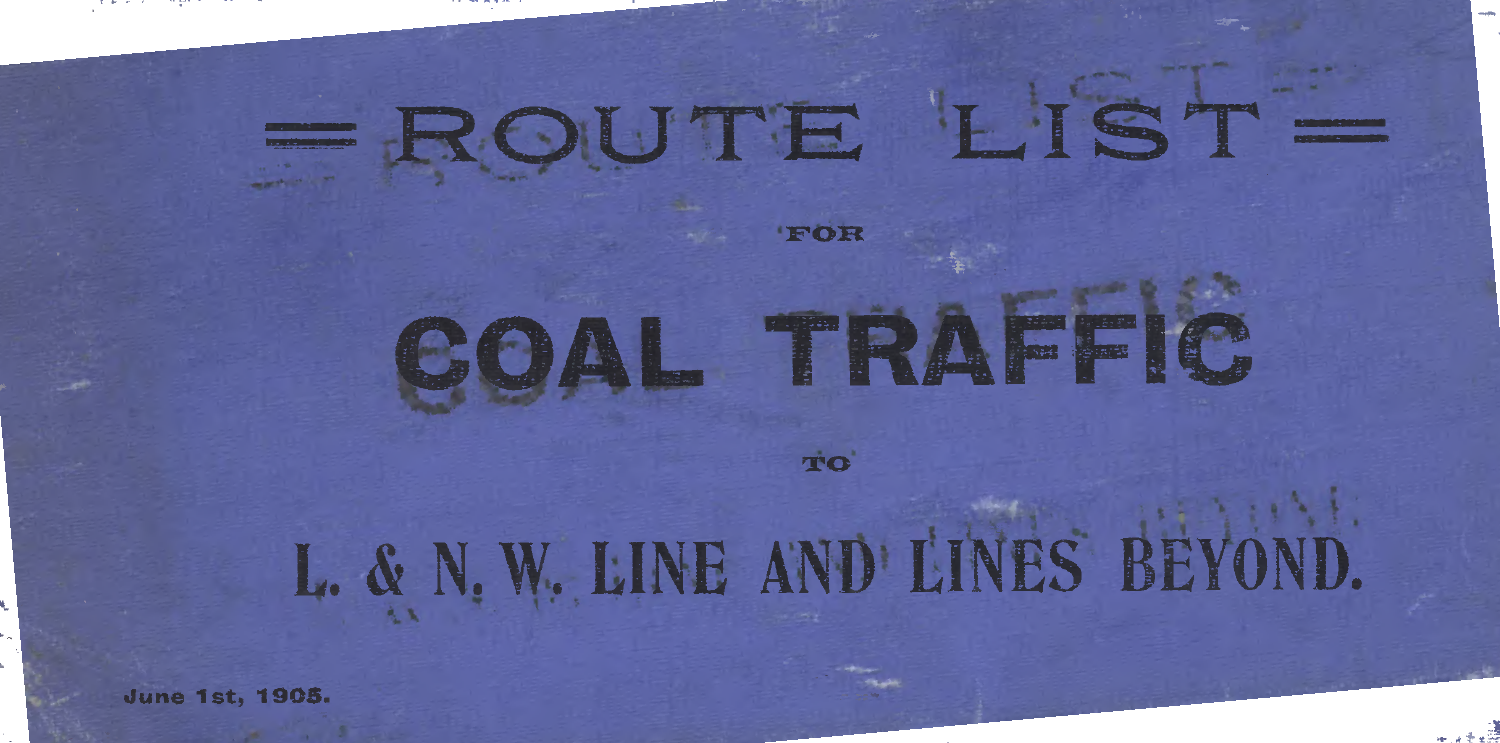Table of Routes for the division of Receipts on Coal and Coke Traffic from Collieries on the Lancashire & Yorkshire **Railway and Stations on the London & North Western Railway and Lines in connection therewith.**

"<sup>I</sup> **<sup>4</sup><sup>s</sup>**

**TO OPERATE FROM JUNE <sup>1</sup>st, <sup>1905</sup>.**

NOTE. The Routes given are not to apply to traffic carried over either Company's Line or Joint Lines under Running Powers or facilities possessed by other Companies. Traffic with Lines beyond the <sup>L</sup>. *&* <sup>N</sup>. <sup>W</sup>. to be divided by the Route provided for the point at which the Traffic is exchanged with the Line in connection. In the event of Traffic passing over a third Company's Line, the wrong sending Company is to be debited with the intermediate Company's proportion.

| To L. & N. W. STATIONS<br>as under :--                                                                                                             | Accrington<br>Altham<br>Agecroft<br>Aspen<br>Bank Hall<br>Baxenden<br>Bradley Fold<br>Copy Pit<br>Cornfield<br>Deerplay<br>Fogg's<br>Great Lever<br>Habergham<br>Hoddlesden<br>Huncoat<br>Linnyshaw<br>Moss<br>Martholme<br>$\begin{array}{c} {\rm Outwood} \\ {\rm Pendleton} \end{array}$<br>Railway<br>Robin Hood<br>Rose Hill<br>Stoneclough<br>Towneley<br><b>Unity Brook</b><br>Waterfoot<br>Wet Earth<br>$\blacksquare$ | <b>Bradford</b><br>Bankhouse<br>Jubilee<br>Butterworth<br>Hall<br>Moston<br>Stockfield.<br>$\overline{2}$ | Weldbank<br>Ellesmere<br>Peelwood<br>Peel Hall<br>Wharton Hall<br>Bispham Hall<br>$\mathbf{3}$ | Douglas Bank<br>Newtown and<br>Meadows.<br>4 | Snydale Hall<br>Westhoughton<br>(New)<br>5                                           | Hewlett<br>Ladies' Lane<br>6            | Scot Lane<br>$\overline{\mathbf{z}}$                                                                                       | Arley<br>Bickerstaffe or<br>Moss Pit<br>Glenburn<br>Mossfield<br>White Moss<br>Victoria<br>Holland<br>Rainford<br>8                                                        | Duxbury Park<br>Ellerbeck<br>Grindford Bar<br>9 | Ackton Hall<br>$\begin{array}{c} \rm{Chickenly} \\ \rm{Heath} \end{array}$<br>Crigglestone<br>Colliery Co.<br>Crigglestone<br>Main<br>Darton<br>Denby Grange<br>Featherstone<br>Glasshoughton<br>Glasshoughton<br>Haigh<br><b>Hartley Bank</b><br>Manor<br>North Gawber<br>Netherton<br>Colliery<br>New Sharlston<br>Park Hill<br>Prince of Wales<br>St. John's<br>Stanhope<br>Silkstone<br>Victoria<br>Snydale<br>Whitwood<br>Woolley<br>Woolley Moor<br>West Riding<br>10 | <b>Three Nuns</b><br>Nun Brook<br>Dymonds<br>Pasture Pit<br>Park Farm<br>Stanley<br>Thorhhill<br>Victoria<br>Dark Lane<br>11 | Cumberworth<br>Emley Moor<br>Nortonthorpe<br>12                                                        |
|----------------------------------------------------------------------------------------------------------------------------------------------------|--------------------------------------------------------------------------------------------------------------------------------------------------------------------------------------------------------------------------------------------------------------------------------------------------------------------------------------------------------------------------------------------------------------------------------|-----------------------------------------------------------------------------------------------------------|------------------------------------------------------------------------------------------------|----------------------------------------------|--------------------------------------------------------------------------------------|-----------------------------------------|----------------------------------------------------------------------------------------------------------------------------|----------------------------------------------------------------------------------------------------------------------------------------------------------------------------|-------------------------------------------------|-----------------------------------------------------------------------------------------------------------------------------------------------------------------------------------------------------------------------------------------------------------------------------------------------------------------------------------------------------------------------------------------------------------------------------------------------------------------------------|------------------------------------------------------------------------------------------------------------------------------|--------------------------------------------------------------------------------------------------------|
| A North of Dewsbury (except Whitehall Road,                                                                                                        |                                                                                                                                                                                                                                                                                                                                                                                                                                |                                                                                                           | Mirfield  Mirfield  Mirfield                                                                   | but                                          |                                                                                      | $\rm\thinspace Ry$                      | id <sub>0</sub>                                                                                                            | 64<br>be                                                                                                                                                                   |                                                 |                                                                                                                                                                                                                                                                                                                                                                                                                                                                             |                                                                                                                              |                                                                                                        |
| Leeds)                                                                                                                                             |                                                                                                                                                                                                                                                                                                                                                                                                                                |                                                                                                           |                                                                                                |                                              | Branches,<br>Blackburn<br>Manches                                                    | W.                                      | and<br>Chorl                                                                                                               | $\overline{W}$ , and<br>$_{60}$                                                                                                                                            | .                                               |                                                                                                                                                                                                                                                                                                                                                                                                                                                                             | Mirfield  Mirfield  Mirfield                                                                                                 |                                                                                                        |
| B Hillhouse to Farnley and Wortley South Junc. Mirfield  Mirfield  Mirfield                                                                        |                                                                                                                                                                                                                                                                                                                                                                                                                                |                                                                                                           |                                                                                                | Railway,                                     | $\overline{d}$                                                                       | ż<br>$\infty$                           | unction)<br>$\tilde{\mathcal{K}}$ q                                                                                        | Preston                                                                                                                                                                    |                                                 |                                                                                                                                                                                                                                                                                                                                                                                                                                                                             | Mirfield  Mirfield  Hillhouse                                                                                                |                                                                                                        |
| C Hillhouse (exclusive) to Ardwick and Crewe<br>(inclusive) and Branches                                                                           |                                                                                                                                                                                                                                                                                                                                                                                                                                |                                                                                                           | Ardwick  Ardwick  Ardwick                                                                      | igan.                                        | and<br>$\mathbf{m}$                                                                  | $&$ L.                                  | ⊢                                                                                                                          | Engine<br>$\frac{W}{N}$ .                                                                                                                                                  | $\cdots$                                        | Mirfield                                                                                                                                                                                                                                                                                                                                                                                                                                                                    |                                                                                                                              | Mirfield  Huddersfi'd                                                                                  |
| D South of Crewe to Nuneaton (exclusive),<br>Leamington (exclusive) and West thereof                                                               |                                                                                                                                                                                                                                                                                                                                                                                                                                |                                                                                                           | Ardwick  Ardwick  Wigan Jc                                                                     | $\overline{\aleph}$<br>8 <sup>2</sup>        | Macclesfield<br>Chorley                                                              | (De Trafford Junction)                  | Trafford<br>đ<br>orth                                                                                                      | Engine<br>$Z_{8}$<br>Y.<br>S,<br>ž,                                                                                                                                        |                                                 | Mirfield<br>(except G. W.<br>Stations,<br>labelled via<br>Ardwick, to be                                                                                                                                                                                                                                                                                                                                                                                                    |                                                                                                                              | Mirfield  Huddersfi'd<br>(except G. W.<br>Stations, a<br>abelled via<br>Ardwick, to be<br>so divided). |
| E South of Nuneaton (inclusive) and Leamington Ardwick  Ardwick<br>(inclusive)                                                                     |                                                                                                                                                                                                                                                                                                                                                                                                                                |                                                                                                           | Wigan Jc                                                                                       | ਰ ਰੌ                                         | via                                                                                  |                                         | SC                                                                                                                         | $\begin{array}{l} \text{ion and}\\ \text{Chorley}\\ \text{by L. & \& \end{array}$                                                                                          |                                                 | so divided).<br>Doncaster.                                                                                                                                                                                                                                                                                                                                                                                                                                                  |                                                                                                                              | Mirfield  Huddersfi'd                                                                                  |
| F Manchester to Cross Lane (inclusive)  Patricroft Victoria                                                                                        |                                                                                                                                                                                                                                                                                                                                                                                                                                |                                                                                                           | Patricroft<br>exc'pt Bispham                                                                   |                                              | bug<br>y<br>of Pres                                                                  |                                         | (De                                                                                                                        | unction<br>Collieries                                                                                                                                                      | $\cdots$                                        |                                                                                                                                                                                                                                                                                                                                                                                                                                                                             | Victoria  Mirfield  Huddersfi'd                                                                                              |                                                                                                        |
| G Cross Lane (exclusive) to Kenyon Junction Patricroft Victoria  Wigan Jc<br>(inclusive) and North thereof to Bolton<br>(inclusive)                |                                                                                                                                                                                                                                                                                                                                                                                                                                |                                                                                                           | Hall via Wigan)                                                                                | Junction<br>Vigan Juncuon<br>X. Engine, to l | $\begin{array}{c}\text{Notu.}\\ \text{Buton a}\\ k\ \text{N.}\ \text{W.}\end{array}$ |                                         | $\begin{array}{c}\n\text{Hindley} \\ \text{to} \\ \text{Stations} \\ \text{L.} \& \text{N.} \\ \text{W}\n\end{array}$<br>E | respectively)<br>ton,                                                                                                                                                      |                                                 |                                                                                                                                                                                                                                                                                                                                                                                                                                                                             | Victoria  Mirfield  Huddersfi'd                                                                                              |                                                                                                        |
| <b>H</b> Kenyon Junction (exclusive) to Liverpool<br>(inclusive) and North thereof to Balshaw<br>Lane (except Rainford Jc. and St. Helens<br>Line) |                                                                                                                                                                                                                                                                                                                                                                                                                                |                                                                                                           | Wigan Jc., Victoria  Wigan Jc                                                                  | N<br>W<br>ia                                 | 64<br>Blackburn.<br>aster<br>Chorley                                                 | Via Hindley                             | y (except<br>lackburn (<br>Via<br>Chorley                                                                                  | Rainford<br>$\overline{Q}$<br>and<br>urn                                                                                                                                   |                                                 |                                                                                                                                                                                                                                                                                                                                                                                                                                                                             | Victoria  Mirfield  Huddersfi'd                                                                                              |                                                                                                        |
|                                                                                                                                                    |                                                                                                                                                                                                                                                                                                                                                                                                                                |                                                                                                           |                                                                                                |                                              |                                                                                      |                                         | Engine.                                                                                                                    |                                                                                                                                                                            |                                                 |                                                                                                                                                                                                                                                                                                                                                                                                                                                                             | Chorley  Chorley                                                                                                             | Huddersf'd                                                                                             |
|                                                                                                                                                    |                                                                                                                                                                                                                                                                                                                                                                                                                                |                                                                                                           |                                                                                                |                                              | via<br>್ರ                                                                            | ngine.                                  | Railwing.<br>Pand<br>Reston,                                                                                               | Blackb<br>Holland<br>ided by                                                                                                                                               |                                                 |                                                                                                                                                                                                                                                                                                                                                                                                                                                                             | Blackburn. Blackburn. Huddersf'd                                                                                             |                                                                                                        |
| L Rainford Junction and St. Helens Line  Rainford Jc Rainford Jc Rainford Jc                                                                       |                                                                                                                                                                                                                                                                                                                                                                                                                                |                                                                                                           |                                                                                                | Hд<br>$\frac{\text{N.W.}}{\text{when}}$      | Jun<br>wpx                                                                           | W.E                                     | $\mathbf{C}$                                                                                                               |                                                                                                                                                                            |                                                 |                                                                                                                                                                                                                                                                                                                                                                                                                                                                             | Rainford Jc Rainford Jc Rainford Jc                                                                                          |                                                                                                        |
| M North of Preston (inclusive)                                                                                                                     |                                                                                                                                                                                                                                                                                                                                                                                                                                |                                                                                                           | Preston  Preston  Preston                                                                      | Z                                            | $\rm{Wigan}$<br>&                                                                    | Z                                       | $L. \begin{array}{c} \text{A} \\ \text{B} \\ \text{C} \\ \text{B} \\ \text{B} \\ \text{m} \\ \text{gine} \end{array}$      |                                                                                                                                                                            |                                                 |                                                                                                                                                                                                                                                                                                                                                                                                                                                                             | Preston  Preston  Preston  Preston                                                                                           |                                                                                                        |
| N South of Manchester and Liverpool Line<br>including Chester and Holyhead Line                                                                    |                                                                                                                                                                                                                                                                                                                                                                                                                                |                                                                                                           | Wigan Jc. Ardwick  Wigan Jc                                                                    | ц.<br>$\mathbf{B} \mathbf{A}$                | $S$ $\ddot{H}$<br>Via                                                                | $\mathcal{S}$<br>$\mathbf{B}\mathbf{y}$ | By                                                                                                                         | $\frac{L}{\cos(\theta)}$<br>$\frac{L}{\cos(\theta)}$<br>$\frac{L}{\cos(\theta)}$<br>$\frac{L}{\cos(\theta)}$<br>$\frac{L}{\cos(\theta)}$<br>$\frac{L}{\cos(\theta)}$<br>By | $\cdots$                                        |                                                                                                                                                                                                                                                                                                                                                                                                                                                                             | Ardwick  Ardwick  Huddersfi'd                                                                                                |                                                                                                        |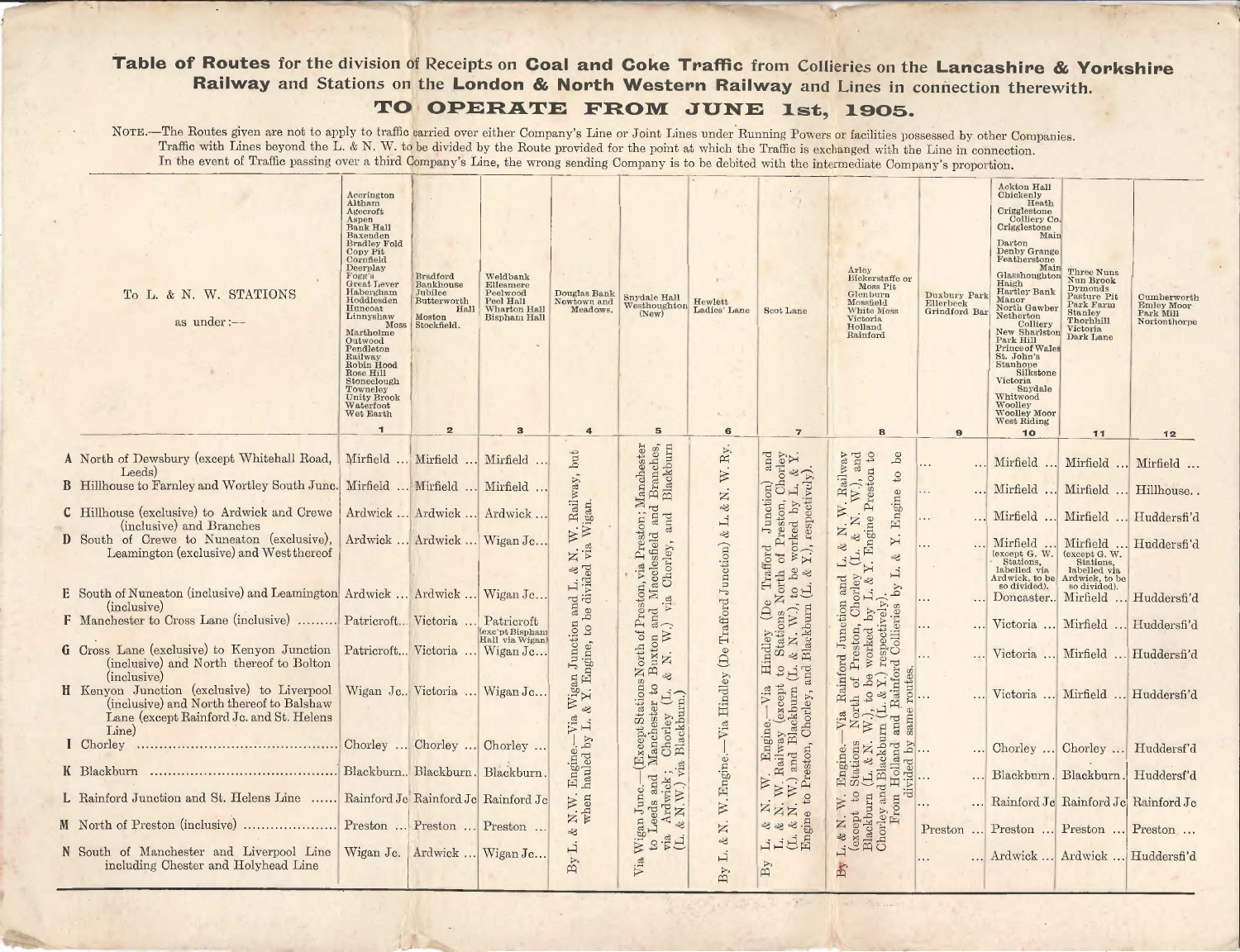## **Table of Routes** for the division of Receipts on **Coal and Coke Traffic** from C< **Railway** and Stations on the **London & North Western Railway** ai **TO OPERATE FROM JUNE Is**

NOTE.—The Routes given are not to apply to traffic carried over either Company's Line or Joint Lines under Running Pow Traffic with Lines beyond the L. & N. W. to be divided by the Route provided for the point at which the Traffic is In the event of Traffic passing over a third Company's Line, the wrong sending Company is to be debited with the

«

| To L. & N. W. STATIONS<br>as under: $-$                                                                                                            | Accrington<br>Altham<br>Agecroft<br>Aspen<br>Bank Hall<br>Baxenden<br>Bradley Fold<br>Copy Pit<br>Cornfield<br>Deerplay<br>Fogg's<br>Great Lever<br>Habergham<br>Hoddlesden<br>Huncoat<br>Linnyshaw<br>Moss<br>Martholme<br>Outwood<br>Pendleton<br>Railway<br>Robin Hood<br>Rose Hill<br>Stoneclough<br>Towneley<br><b>Unity Brook</b><br>Waterfoot<br>Wet Earth<br>$\mathbf{1}$ | <b>Bradford</b><br>Bankhouse<br>Jubilee<br>Butterworth<br>Hall<br>Moston<br>Stockfield.<br>$\overline{2}$ | Weldbank<br>Ellesmere<br>Peelwood<br>Peel Hall<br>Wharton Hall<br>Bispham Hall<br>$\overline{\mathbf{3}}$ | Douglas Bank<br>Newtown and<br>Meadows.<br>$\overline{\mathbf{4}}$ | Snydale Hall<br>Westhoughton<br>(New)<br>5                                                                                                                                                    | ${\bf Hew}$ lett<br>Ladies' Lane<br>6      | Scot Lane<br>$\overline{7}$                |
|----------------------------------------------------------------------------------------------------------------------------------------------------|-----------------------------------------------------------------------------------------------------------------------------------------------------------------------------------------------------------------------------------------------------------------------------------------------------------------------------------------------------------------------------------|-----------------------------------------------------------------------------------------------------------|-----------------------------------------------------------------------------------------------------------|--------------------------------------------------------------------|-----------------------------------------------------------------------------------------------------------------------------------------------------------------------------------------------|--------------------------------------------|--------------------------------------------|
| A North of Dewsbury (except Whitehall Road,                                                                                                        |                                                                                                                                                                                                                                                                                                                                                                                   | Mirfield  Mirfield  Mirfield                                                                              |                                                                                                           | but                                                                |                                                                                                                                                                                               |                                            | ley                                        |
| Leeds)<br>Hillhouse to Farnley and Wortley South June. Mirfield  Mirfield  Mirfield                                                                |                                                                                                                                                                                                                                                                                                                                                                                   |                                                                                                           |                                                                                                           |                                                                    | Blackburn                                                                                                                                                                                     | W. Ry.                                     | and<br>Chorl                               |
|                                                                                                                                                    |                                                                                                                                                                                                                                                                                                                                                                                   |                                                                                                           |                                                                                                           |                                                                    |                                                                                                                                                                                               | $\overline{z}$                             | $\overline{\mathcal{S}}$                   |
| C Hillhouse (exclusive) to Ardwick and Crewe<br>(inclusive) and Branches                                                                           |                                                                                                                                                                                                                                                                                                                                                                                   | Ardwick  Ardwick  Ardwick                                                                                 |                                                                                                           | . W. Railway,<br>igan.                                             |                                                                                                                                                                                               | $\mathbf{L}.\,\&$                          | $J$ unction $)$<br>Preston,                |
| D South of Crewe to Nuneaton (exclusive),<br>Leamington (exclusive) and West thereof                                                               |                                                                                                                                                                                                                                                                                                                                                                                   | Ardwick  Ardwick  Wigan Jc                                                                                |                                                                                                           | via<br>Z<br>ż                                                      | Chorley,                                                                                                                                                                                      | (De Trafford Junction) $\&$                | worked<br>Trafford<br>orth of<br>be        |
| <b>E</b> South of Nuneaton (inclusive) and Leamington Ardwick  Ardwick  Wigan Je                                                                   |                                                                                                                                                                                                                                                                                                                                                                                   |                                                                                                           |                                                                                                           |                                                                    |                                                                                                                                                                                               |                                            | $\overline{c}$                             |
| (inclusive)<br>Manchester to Cross Lane (inclusive)  Patricroft Victoria  Patricroft                                                               |                                                                                                                                                                                                                                                                                                                                                                                   |                                                                                                           |                                                                                                           |                                                                    | and $\frac{1}{\nu}$                                                                                                                                                                           |                                            | (De                                        |
| G Cross Lane (exclusive) to Kenyon Junction<br>(inclusive) and North thereof to Bolton<br>(inclusive)                                              |                                                                                                                                                                                                                                                                                                                                                                                   | Patricroft Victoria  Wigan Jc                                                                             | (exc'pt Bispham<br>Hall via Wigan)                                                                        | Engine, to be divided<br>Wigan Junction and                        |                                                                                                                                                                                               |                                            | Stations<br>Hindley<br>z<br>$\overline{t}$ |
| <b>H</b> Kenyon Junction (exclusive) to Liverpool<br>(inclusive) and North thereof to Balshaw<br>Lane (except Rainford Jc. and St. Helens<br>Line) |                                                                                                                                                                                                                                                                                                                                                                                   | Wigan Je., Victoria  Wigan Je                                                                             |                                                                                                           | 2<br>Via<br>ŗ.                                                     | Except Stations North of Preston, via Preston; Manchester<br>Manchester to Buxton and Macclesfield and Branches,<br>Chorley (L. & N. W.) via Chorley, and Blackburn<br>Blackburn.)<br>Chorley | Hindley<br>Via                             | except<br>Blackburn<br>$-V$ ia<br>Chor     |
| Chorley                                                                                                                                            |                                                                                                                                                                                                                                                                                                                                                                                   | Chorley  Chorley  Chorley                                                                                 |                                                                                                           | ΔĀ                                                                 |                                                                                                                                                                                               |                                            | Engine.<br>Railway                         |
| <b>K</b> Blackburn                                                                                                                                 |                                                                                                                                                                                                                                                                                                                                                                                   | Blackburn. Blackburn. Blackburn                                                                           |                                                                                                           | Kngine.<br>hauled b                                                | via<br>Id                                                                                                                                                                                     | ngine.                                     | and<br>$\geq$                              |
| L Rainford Junction and St. Helens Line  Rainford Jc Rainford Jc Rainford Jc                                                                       |                                                                                                                                                                                                                                                                                                                                                                                   |                                                                                                           |                                                                                                           | N.W.<br>when                                                       | $\frac{\text{Ardwick}}{\text{A}(\text{W})}$                                                                                                                                                   | 띠<br>$\triangleright$                      | N<br>to                                    |
| M North of Preston (inclusive)                                                                                                                     |                                                                                                                                                                                                                                                                                                                                                                                   | Preston  Preston  Preston                                                                                 |                                                                                                           | ż                                                                  | to Leeds ar<br>Wigan June<br>&                                                                                                                                                                | Z                                          | ZZZ<br>8888                                |
| N South of Manchester and Liverpool Line<br>including Chester and Holyhead Line                                                                    |                                                                                                                                                                                                                                                                                                                                                                                   | Wigan Je. Ardwick  Wigan Je                                                                               |                                                                                                           | $\mathbf{By}\ \mathbf{L}.$                                         | via<br>(L.<br>Via                                                                                                                                                                             | $\approx$<br>ij.<br>$\mathbf{B}\mathbf{y}$ | 上白色<br>$\mathbf{B}\mathbf{y}$              |